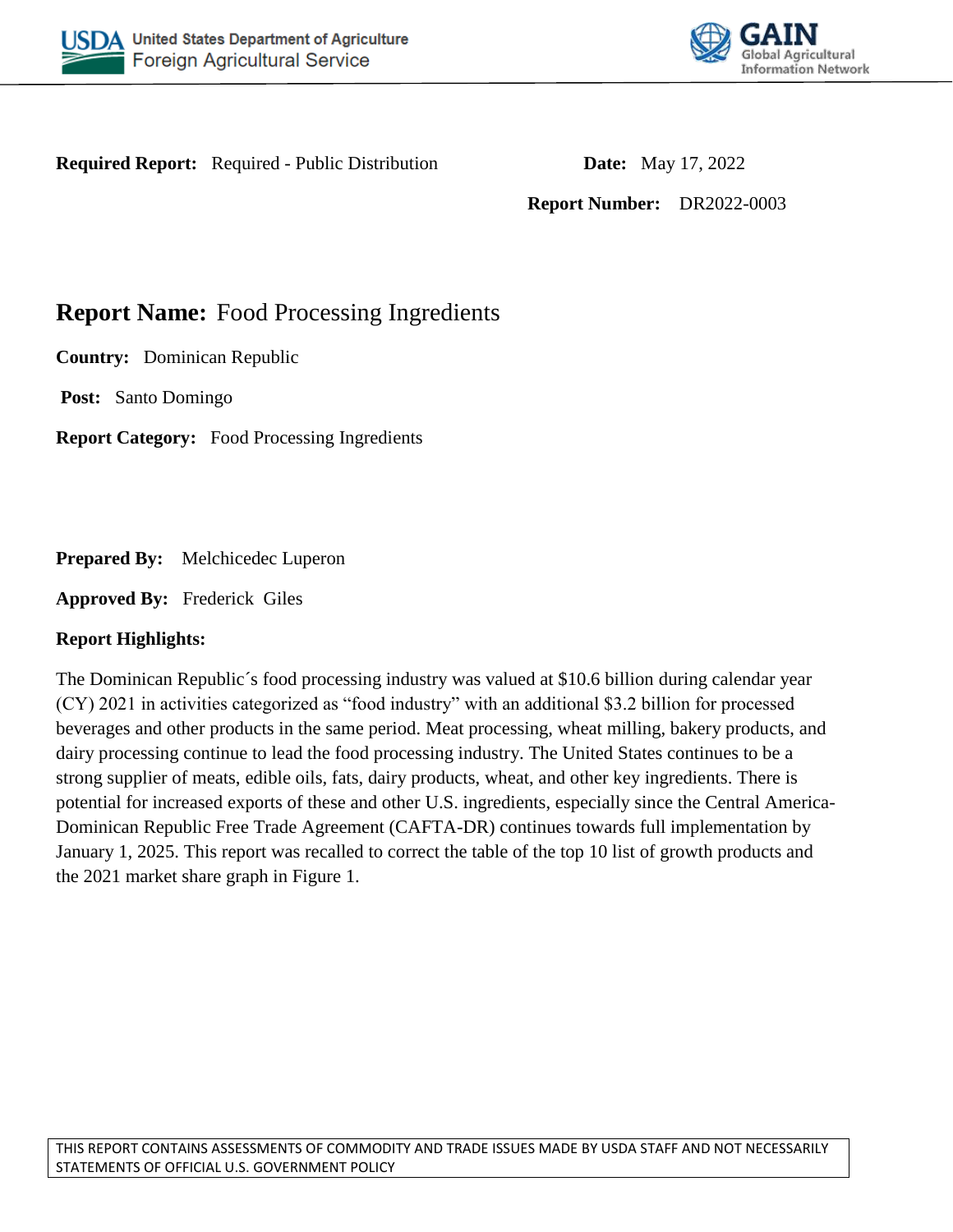### **Market Fact Sheet: Dominican Republic**

The Dominican Republic (DR) is an upper middleincome country with low and stable inflation. But from January 2021 to January 2022, the country experienced year-on-year inflation of 8.73 percent. It is the secondlargest economy in the Caribbean, just behind Cuba, and the third-largest country in terms of population (behind Cuba and Haiti). In 2020, the DR's Gross Domestic Product (GDP) contracted by 6.7 percent and in 2021 experienced a 4.7 percent increase from 2019, with a projected increase of 5.5 percent for 2022. The DR's major export growth has shifted away from its traditional products (i.e., raw sugar, green coffee, and cacao) to gold, Ferronickel, sugar derivatives, freetrade zone products, vegetables, and other agricultural products. The major imports include consumeroriented products and livestock feed, with the United States as a primary partner.

## **Imports of Consumer-Oriented Products**



*Figure 1. Among CAFTA-DR signatories, the United States is the primary supplier of consumer-oriented agricultural products to the DR, capturing 47 percent market share in 2021. Source:* TDM

#### **Food Processing Industry**

The Dominican Republic´s food processing industry was valued at \$10.6 billion during calendar year (CY) 2021 in activities categorized as "food industry", with an additional \$3.2 billion for processed beverages and other products during the same period. Meat processing, wheat milling, bakery products, and dairy processing continue to lead the food processing industry. The United States is historically a strong supplier of meats, edible oils, fats, dairy products, wheat, and other key ingredients. There is potential for increased exports of these and other U.S. ingredients, especially with full implementation of CAFTA-DR by January 1, 2025.

#### **Food Retail Industry**

The Dominican modern retail sector offers a wide variety of U.S. products. The sector is dominated by locally-owned companies and is growing rapidly. However, despite their growth, supermarkets only account for 20-25 percent of retail sales. Most sales are still in the traditional channel, which includes neighborhood stores (colmados) and warehouses, which offer largely local products.

| <b>Ouick Facts CY 2021</b>                    |                           |  |
|-----------------------------------------------|---------------------------|--|
| <b>List of Top 10 Growth Products</b>         |                           |  |
| 1) Soybean Meal                               | 6) Distilled Spirits      |  |
| 2) Pork                                       | 7) Fruit Juices           |  |
| 3) Wheat                                      | 8) Non-fat Dry Milk       |  |
| 4) Beef                                       | 9) Poultry - Broiler Meat |  |
| 5) Corn                                       | 10) Wine                  |  |
| <b>Consumer-Oriented Trade (U.S. billion)</b> |                           |  |
| DR Imports (all sources)                      | 1.92                      |  |
| DR Imports (from U.S.)                        | 0.91                      |  |
| DR Exports (all destinations)                 | 2.07                      |  |
| DR Exports (to U.S.)                          | 1.38                      |  |
| <b>Top DR Retailers</b>                       |                           |  |
| 1) La Sirena                                  | 6) Mercatodo              |  |
| 2) Sirena Market                              | 7) Plaza Lama             |  |
| 3) Jumbo                                      | 8) PriceSmart             |  |
| 4) Nacional Supermarkets                      | 9) Carrefour              |  |
| 5) Bravo                                      | 10) Superfresh            |  |
| <i><b>*GDP/Population</b></i>                 |                           |  |
| Population: 10.7 million                      |                           |  |
| GDP: US\$86 billion                           |                           |  |
| GDP per capita: US\$8,037                     |                           |  |

*Source*: Global Agricultural Trade System (GATS), Trade Data Monitor (TDM); World Bank. \*Estimate.

**Strengths/Weaknesses/Opportunities/Challenges**

| <b>Weaknesses</b>                     |
|---------------------------------------|
| Higher cost of some U.S.              |
| products compared to                  |
| competitors.                          |
|                                       |
| Import sensitivity of several         |
| products.                             |
|                                       |
| <b>Threats</b>                        |
| The ongoing and incoming              |
| negative impact of the                |
| COVID-19 pandemic over the            |
| <b>Hotel Restaurant Institutional</b> |
| (HRI) sector.                         |
| Competition from other                |
| CAFTA-DR signees and                  |
| other free trade agreement            |
| partners.                             |
|                                       |
|                                       |

*Figure 2. CAFTA-DR free trade agreement SWOC for U.S. exports.*  **Contact: Foreign Agricultural Service Santo Domingo [agsantodomingo@usda.gov](mailto:agsantodomingo@usda.gov) | +1 809-368-7654**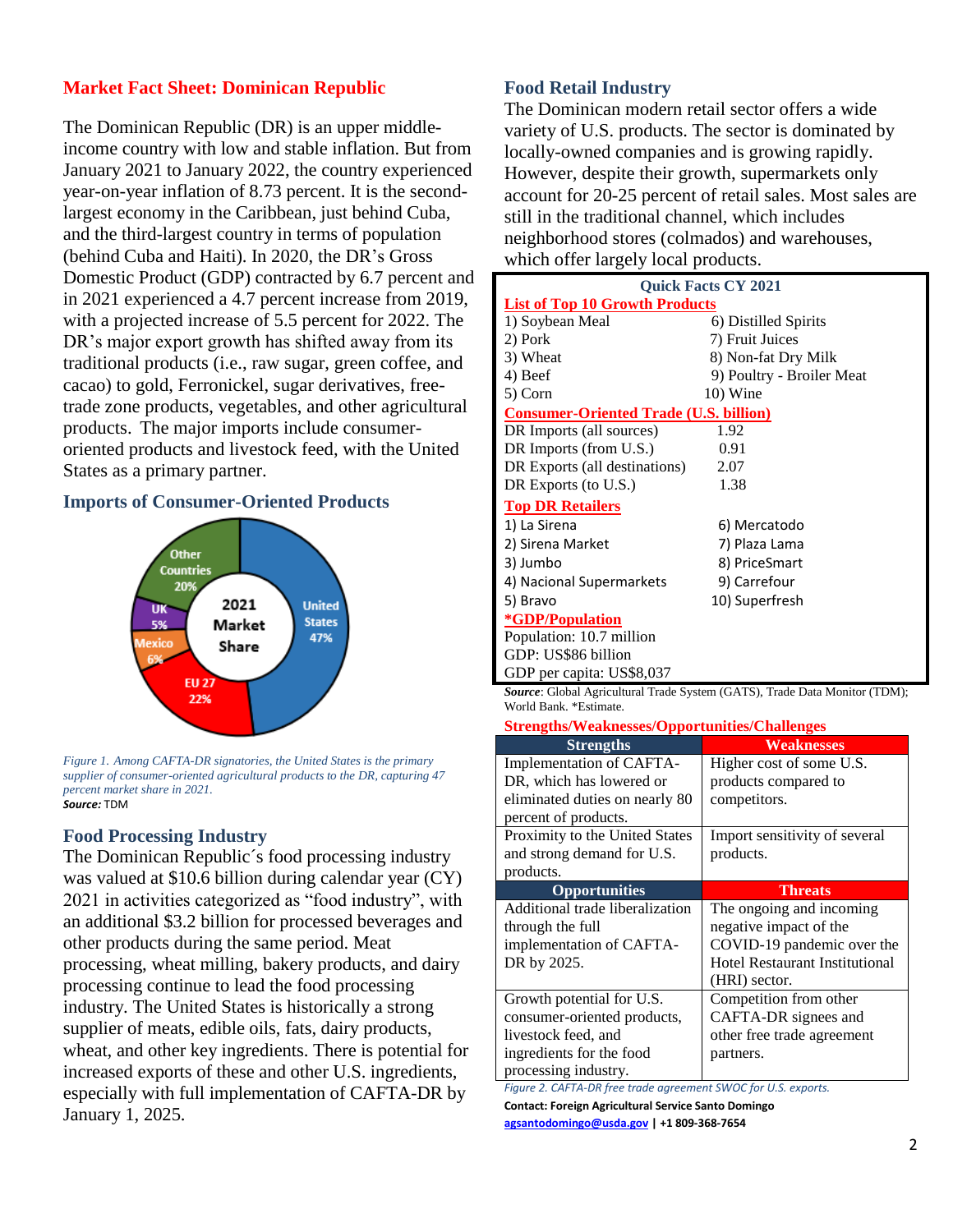## **SECTION I. MARKET SUMMARY**

## *1.1. Market Size*

The Dominican Republic´s food processing industry was valued at \$10.6 billion during calendar year (CY) 2021 in activities categorized as "food industry", with an additional \$3.2 billion for processed beverages and other products during the same period, according to the Central Bank of the Dominican Republic. In 2021, the added value of the food industry registered an increase of 0.1 percent in comparison to the same period from 2020, supported mainly by the performance in sugar production (5 percent), meat processing (2.9 percent) and other food products (2.2 percent). Nevertheless, the production of oils and fats from plant and animal origin and dairy products decreased by 6.5 percent and 5.7 percent, respectively. Since implementation of the U.S.-Dominican Republic-Central America Free Trade Agreement (CAFTA-DR), U.S. ingredients have played an increasing role in the DR's food processing sector. For general information, please refer to FAS/Santo Domingo's 2021 [Exporter Guide.](https://www.fas.usda.gov/data/dominican-republic-exporter-guide-6)

| <b>Advantages</b>                                                                                                                                                                                                                  | <b>Challenges</b>                                                                                                                                                                                                          |
|------------------------------------------------------------------------------------------------------------------------------------------------------------------------------------------------------------------------------------|----------------------------------------------------------------------------------------------------------------------------------------------------------------------------------------------------------------------------|
| • The implementation of CAFTA-DR, which<br>has lowered or eliminated duties on nearly 80<br>percent of products<br>• A growing food manufacturing industry,<br>which demands new, innovative, and high-<br>performance ingredients | • Competition from other CAFTA-DR<br>signees and the DR's other free trade<br>agreement partners<br>• Delays for import permits and sanitary<br>registration, which can affect the<br>availability of imported ingredients |
| • Proximity between the countries and strong<br>commercial and cultural ties<br>• Efficient food distribution channels<br>Improved quality standards and enforcement                                                               | • Insufficient number of qualified<br>technicians, which can limit production<br>• High costs and inefficient electricity<br>service, which increase production<br>costs                                                   |

#### **Advantages and Challenges in the Market**

## **SECTION II. ROAD MAP FOR MARKET ENTRY**

#### *2.1. Entry Strategy and Distribution Channel*

While some raw materials are available locally, many processed products contain imported ingredients, with numerous ingredients from the United States. Imported products enter the DR by one of two channels: direct purchase by food processing companies or via large importers and distributors. Final processed products are then distributed to retail, food service, and institutional channels.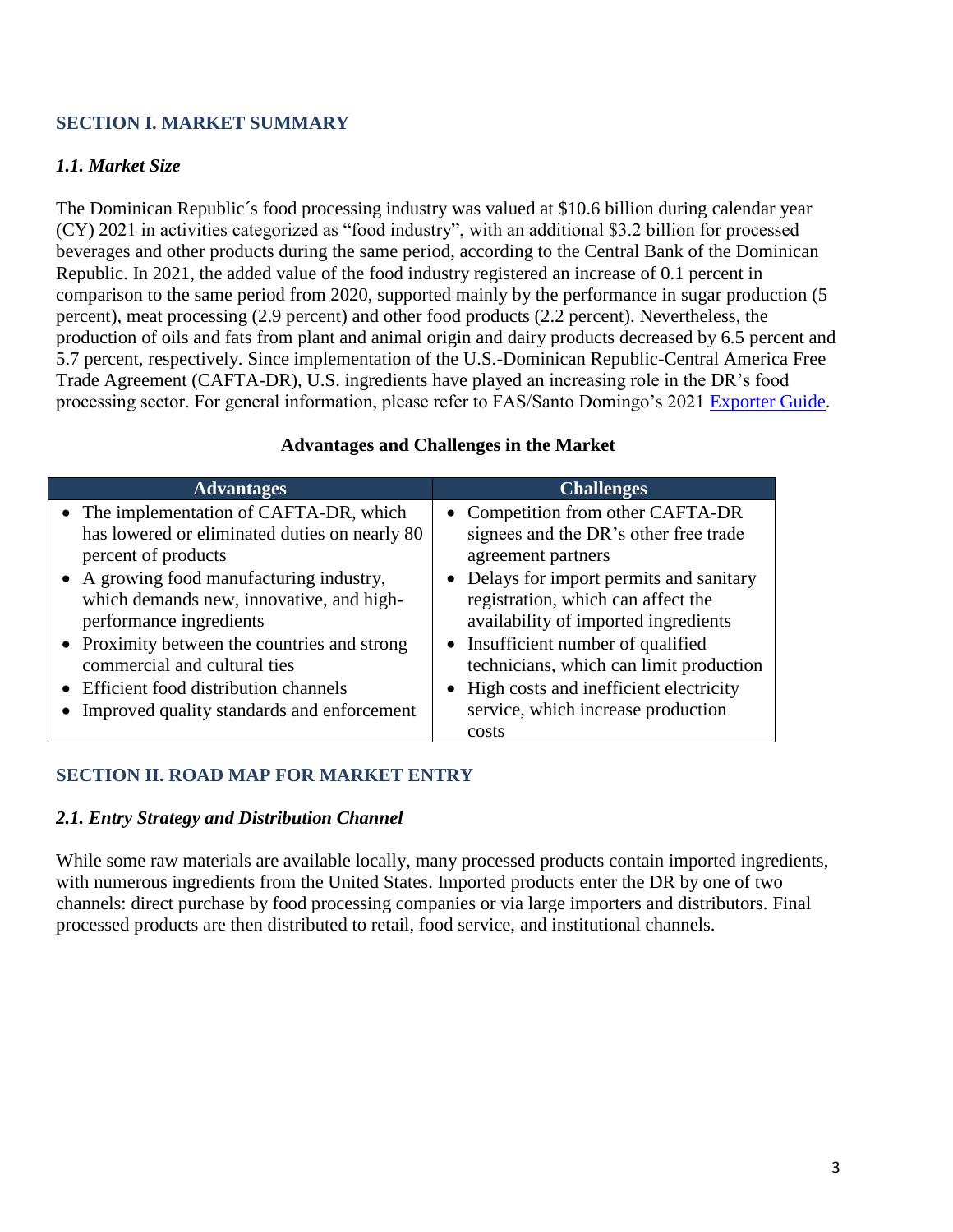## *2.2. Import Procedure*

Import procedures into the DR are described in FAS/Santo Domingo's 2021 Food and Agriculture Import Regulations and Standards [\(FAIRS\)](https://apps.fas.usda.gov/newgainapi/api/Report/DownloadReportByFileName?fileName=Food%20and%20Agricultural%20Import%20Regulations%20and%20Standards%20Country%20Report_Santo%20Domingo_Dominican%20Republic_06-30-2021) narrative report.

## *2.3. Market Structure, Share of Major Segments in the Food Processing Industry*

An important part of the DR's food processing sector is meat processing. Euro Monitor International reports that in comparison to CY 2020: retail value sales grew by 3 percent year-over-year in 2021 to \$184 million. Frozen processed poultry was the best-performing category in 2021, with retail value sales rising by 4 percent year-over-year to \$7.2 million. More than 67 percent of processed meats are sold through the retail distribution channel, including distributors and supermarkets; the remainder is sold in mom-and-pop shops and butchers.

Dominican brands dominate the local market thanks to the variety of available products and competitive pricing strategies. Salami continues to lead total sales of processed meat products and is consumed by more than 85 percent of households in the country. The company Induveca S.A./MERCASID dominated the local market for processed meats in 2021, with a retail value share of 54percent. Other important companies include Sigma Alimentos and Productos Chef. While some international brands are present in the processed meat sector, their products have much higher prices, which are often beyond the budgets of most Dominican households.

In 2020, the United States led the imported meat products category in the DR, valued at \$263 million. Other sources include the European Union (EU), Canada, and Australia. Key U.S. ingredient exports include pork and beef trimmings, chicken mechanically deboned meat, turkey, and soy protein. Meat processors are key users of the pork CAFTA-DR tariff rate quota.

Wheat milling is another key sector in the local food processing industry. As DR does not produce wheat, it imports nearly all its wheat from the United States and Canada. In 2020, the country imported \$148 million in wheat. The United States supplied 32 percent (\$48 million) of that total, and Canada supplied 53 percent (\$78 million). In 2021, the United States dominated Dominican wheat imports to the Dominican Republic, suppling more than 54 percent (\$99 million) of the total.

Two companies are the major players in the local milling industry: Molinos Modernos S.A. and Grupo Bocel. Both companies process nearly 80 percent of all wheat imported into the DR. The main product produced by the millers is wheat flour. This wheat flour is the foundation of a large and growing baked goods industry. Retail sales of baked goods rose by 4 percent to \$310 million in 2021; flatbread was the best-performing category, with sales rising by 7 percent.

The Dominican dairy processing industry has expanded its capacity over the past several years, focusing on cheese, shelf-stable milk, and yogurt. Over 50 percent of domestic fluid milk is processed into cheese and less than 5 percent into yogurt. Most of these cheeses are produced by more than 400 small and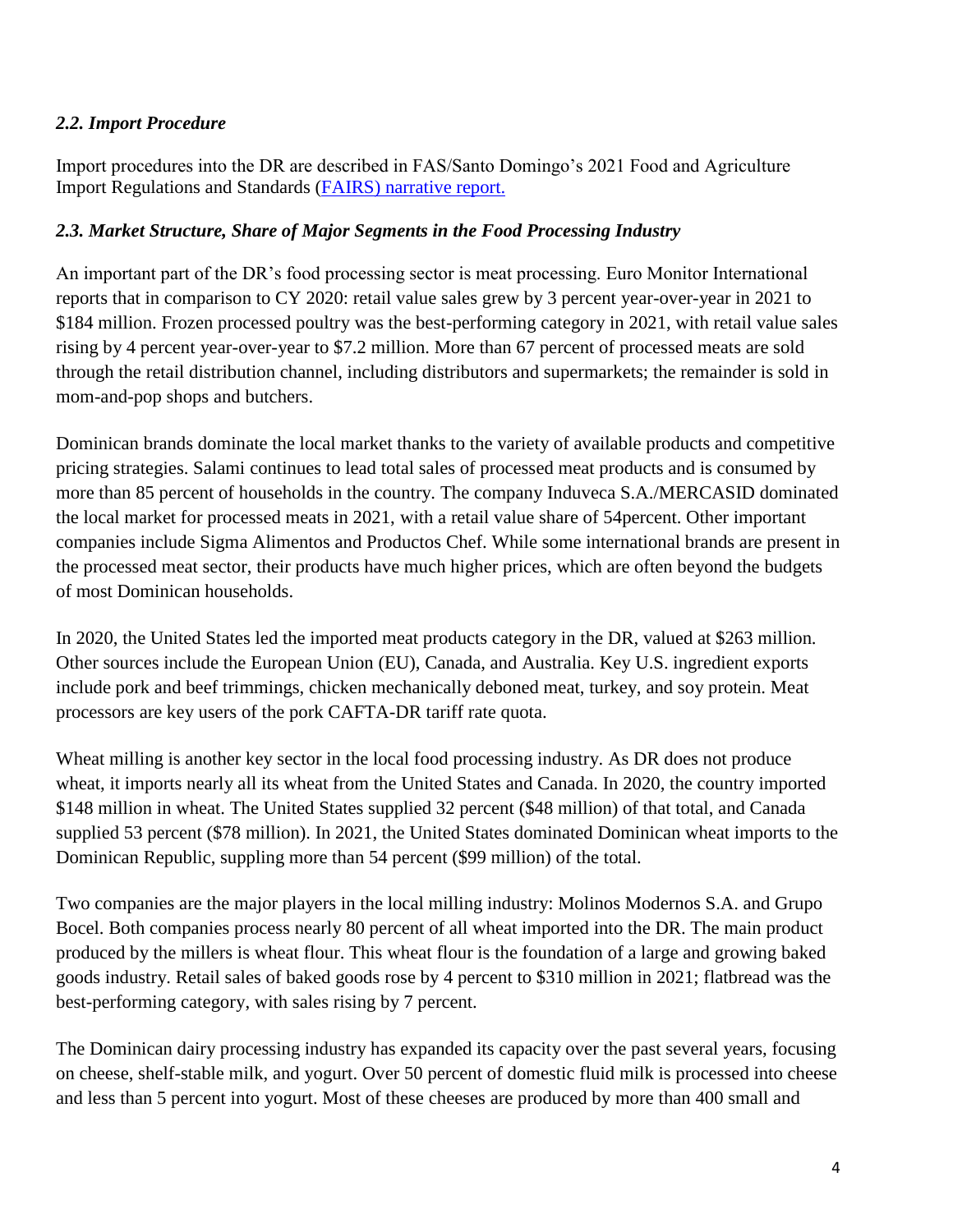medium-sized rural processing facilities. These manufactured products are not comparable to U.S. products due to differences in variety, quality, and sanitary factors. However, larger local companies, such as Sigma Alimentos and Mejia Arcalá, offer products that are comparable to U.S. cheeses.

Local cheese production recovered as COVID-19-related restrictions eased in 2021. The retail value of cheese sold in the DR in 2021 is estimated at \$115 million. Growth in drinking milk products was driven by demand for shelf stable milk and milk alternatives. Depending on local conditions, milk processors import powdered milk from the European Union and the United States for reconstitution. The leading local company in this category is Pasteurizadora Rica. For imported powdered milk, Mejia Arcalá is the largest player. The retail value of drinking milk products sold in the DR in 2021 was approximately \$305 million.

There is also a large sugar confectionery sector in the DR. While most sugar, cacao, and dairy products are sourced locally or from non-U.S. sources, other confectionary products, such as nuts, are of U.S. origin. The retail value of sugar confectionary sold in the DR in 2021 was approximately \$40.2 million.

# *2.4. Company Profiles & Company Products*

There are more than 1,000 companies classified as agro-industrials and processors in the Dominican Republic. Based on the market structure described in Section 2.3, below is a list of key processing companies:

| <b>Company</b>                           | <b>Key Products</b>                        |
|------------------------------------------|--------------------------------------------|
| <b>Meat Processing</b>                   |                                            |
| Induveca S.A./ MERCASID                  | Processed meat, cheese, and yogurt         |
| www.mercasid.com.do/es/empresas/induveca |                                            |
| Sigma Alimentos                          | Processed meat, cheese, butter, and yogurt |
| www.sigma-alimentos.com                  |                                            |
| Productos Chef                           | Processed meat                             |
| www.productoschef.com                    |                                            |
| Agrocarne (Central Romana Corporation)   | Processed meat                             |
| www.centralromana.com.do/estructura-     |                                            |
| corporativa/manufactura                  |                                            |
| <b>Wheat Milling</b>                     |                                            |
| Molinos Modernos S.A.                    | Wheat flour, pasta, and crackers           |
| www.molinosmodernos.com                  |                                            |
| Grupo Bocel                              | Wheat flour, pasta, cookies, and crackers  |
| www.grupobocel.com/page/index.php        |                                            |
| <b>Baked Goods</b>                       |                                            |
| Horneados Pepin S.A.                     | Bread and pastry                           |
| www.panpepin.com/                        |                                            |
| Lumijor SRL                              | <b>Bread</b>                               |
| www.lumijor.com.do/                      |                                            |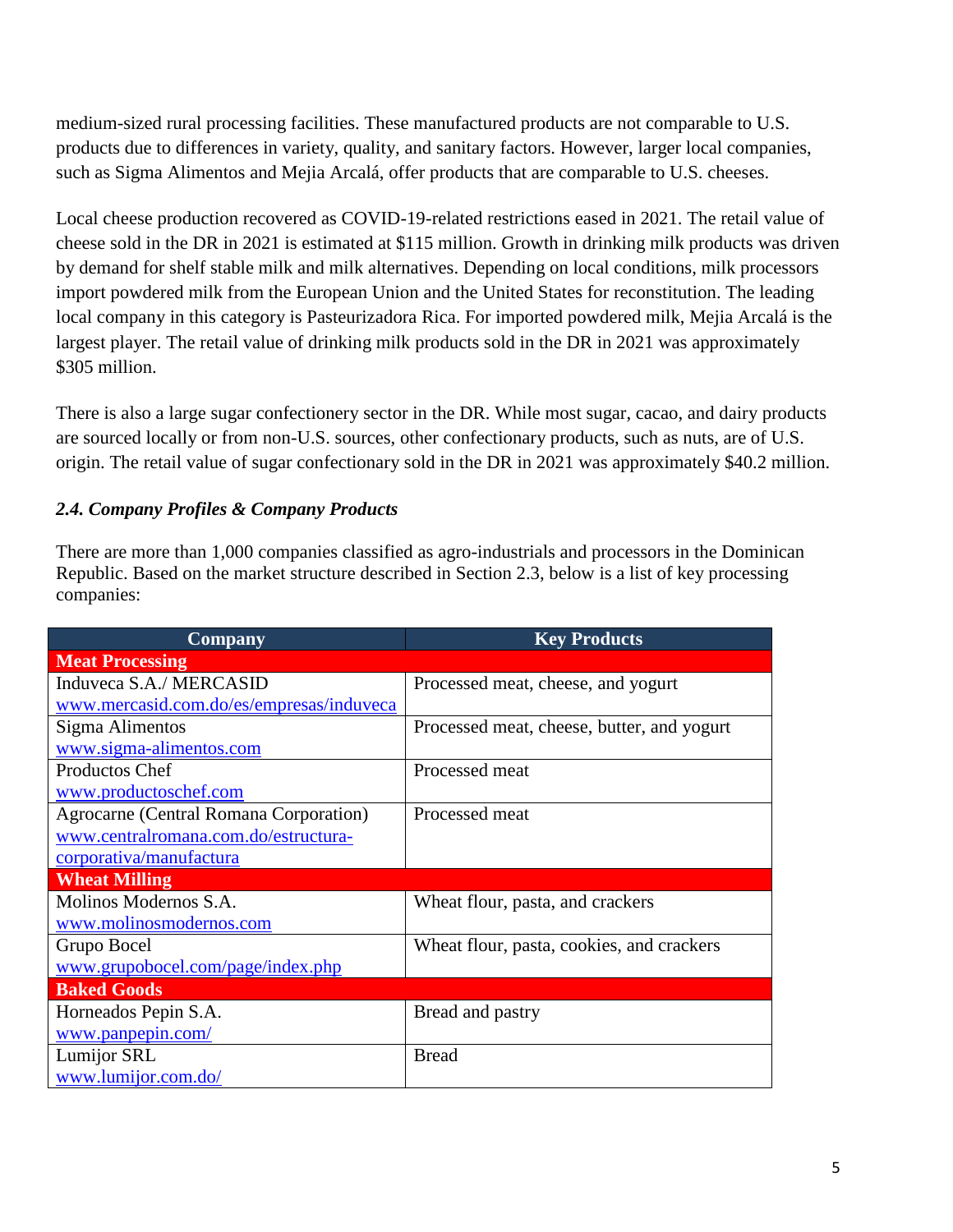| <b>Company</b>                         | <b>Key Products</b>                           |
|----------------------------------------|-----------------------------------------------|
| <b>Dairy Products</b>                  |                                               |
| Sigma Alimentos                        | Processed meat, cheese, butter, and yogurt    |
| www.sigma-alimentos.com                |                                               |
| Mejia Arcalá                           | Cheese and powdered milk                      |
| www.grupomejiaarcala.com/en/           |                                               |
| Grupo Rica                             | Shelf-stable milk, fruit juices               |
| www.gruporica.com/en                   |                                               |
| Nestlé Dominicana S.A.                 | Milk products, cereals, dehydrated soups,     |
| www.nestle.do                          | seasoning and pet food                        |
| <b>OTHERS</b>                          |                                               |
| Frito-Lay Dominicana S.A.              | Snacks from plantains, cassava, potatoes, and |
| www.fritolay.com                       | spices                                        |
| Quala Dominicana S.A.                  | Seasonings, powdered juice, oat products      |
| www.quala.com.do/rep-dominicana/inicio |                                               |
| Unilever Caribe S.A.                   | Seasoning products and corn flour             |
| www.unilever.com.mx                    |                                               |

## **SECTION III. COMPETITION AND MARKET SHARE**

#### **Meat Products:**

In the last five years, U.S. meat comprised an average of 94 percent of total Dominican meat imports, with an annual average value of \$225 million. These numbers continue to grow each year. DR minor suppliers include the EU, UK, Brazil, and Australia.



*Source:* Built by Post with data from TDM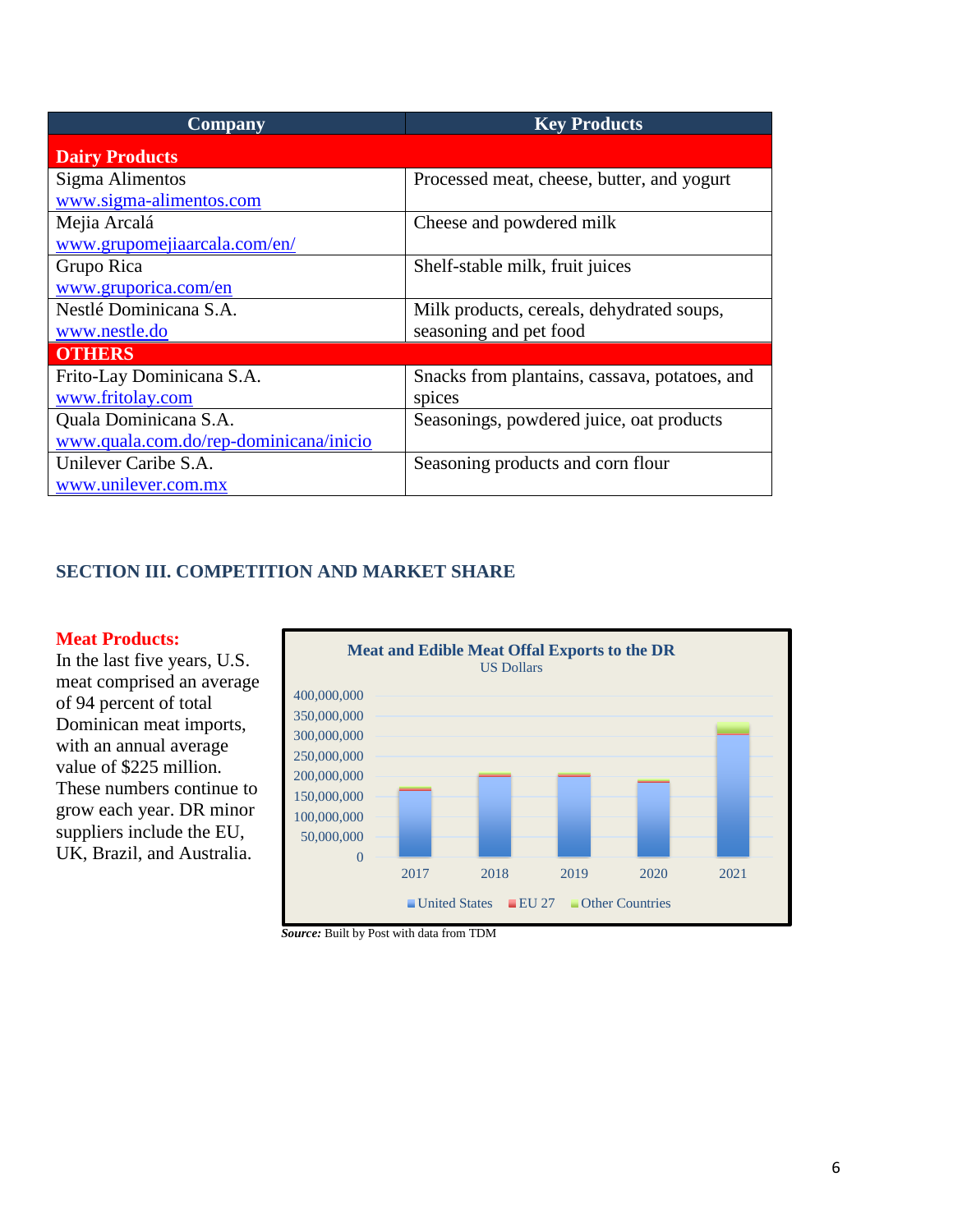

#### **Wheat Milling Products:**

From 2017 to 2021, U.S. wheat (HS 1001) comprised an average of 54 percent of total Dominican wheat imports, with an annual average value of \$72 million. Canada is the strongest (and growing) competitor for the United States in this market, with 45 percent of total wheat exports to the Dominican market in 2021.



In the last five years, the Dominican Republic imported an annual average of 19 percent of milk and cream (powdered milk, HS0402) from the United States, with an annual average value of \$22 million. The EU makes up the largest market share for this product, representing an annual average of 63 percent of total Dominican imports. *Source:* Built by Post with data from TDM



## **SECTION IV. BEST PRODUCTS PROSPECTS CATEGORIES**

The United States has a strong history of supplying meat, edible meat offal, and animal and vegetable fats for the Dominican meat processing industry; this is expected to continue. There is potential for increased exports of U.S. ingredients for the milling, dairy, and confectionary industries, especially with full implementation of CAFTA-DR on the horizon by 2025. Post anticipates this growth will be seen within products already present in the market. However, growth opportunities for U.S. dairy ingredients may continue to be limited by onerous and time-consuming import requirements.